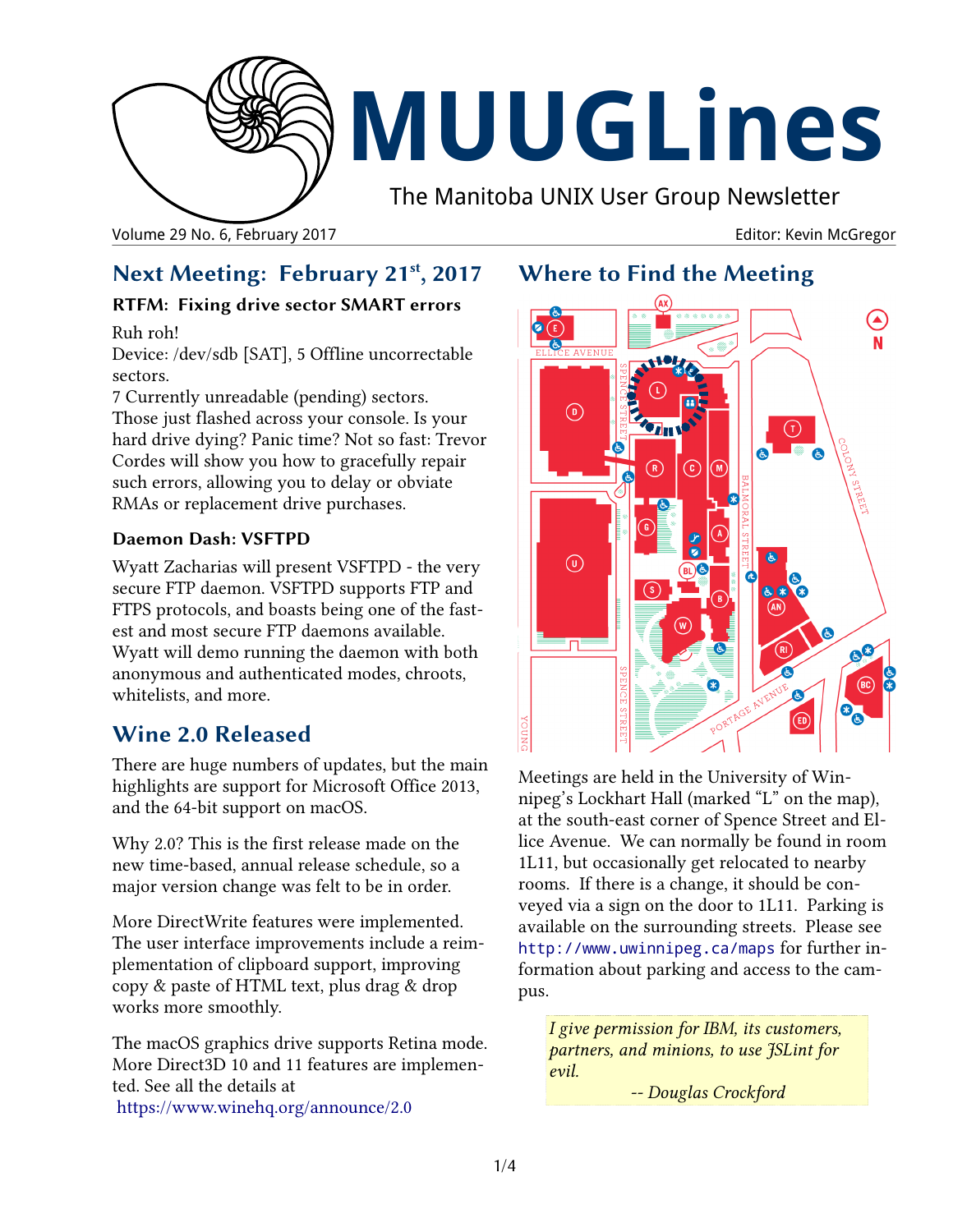## **You Are Not Expected To Understand This**

You may have heard someone say this, perhaps even to you. Was it meant as an insult? An injoke? Who said it first? Where did it come from?

While the person you heard it from may have meant it as an insult (we can't vouch for him), we can confirm that it was not meant as an insult in its original context.

It appeared as a comment in the source code of the Sixth Edition Unix operating system, specifically in the section describing context switching. "Context switching" is what modern operating systems do which allow them to give the appearance – at a large scale – that they are running multiple programs simultaneously, even if they only have one CPU core available.

the extent that LibreOffice has for some time been the tool used to produce this newsletter.

Not the least of these new features is a new cross-platform text layout engine that uses Harf-Buzz for consistent text layout on all platforms, with significant advantages across languages and alphabets; and better import/export filters to new and legacy MS Office documents.

There are also many other under-the-hood changes; so many that it would fill this newsletter (why am I still typing?). For example, 50,000 lines of German comments have been translated to English, but there are still 3700 to go, stubbornly sticking around.

A lot of effort continues to be put into code quality, to great effect. For all the fun details, see [ht](https://people.gnome.org/~michael/blog/2017-02-01-under-the-hood-5-3.html)[tps://people.gnome.org/~michael/blog/2017-02-](https://people.gnome.org/~michael/blog/2017-02-01-under-the-hood-5-3.html) [01-under-the-hood-5-3.html.](https://people.gnome.org/~michael/blog/2017-02-01-under-the-hood-5-3.html)

плосилины.

91111111

starting version 232 /deu/sda6: clean, 313182/1340864 files, 2867560/5354004 blocks [69855.505824] Uhhuh. NMI received for unknown reason 30 on CPU 0. I69855.5060951 Do you have a strange power saving mode enabled? [69855.506349] Dazed and confused, but trying to continue

#### *A NMI is usually a bad sign.*

The code that supports context switching is usually quite complicated, and the authors of the code did make an effort to explain it. But as Dennis Ritchie (one of the authors) put it:

*'You are not expected to understand this' was intended as a remark in the spirit of 'This won't be on the exam,' rather than as an impudent challenge.*

So the next time you hear that, you can take your context into account to decide whether the speaker meant it as an insult or not!

For more details, see [http://thenewstack.io/not](http://thenewstack.io/not-expected-understand-explainer)[expected-understand-explainer](http://thenewstack.io/not-expected-understand-explainer)

# **LibreOffice 5.3.0**

February 1<sup>st</sup> marked the release of LibreOffice 5.3.0. This is interesting to the MUUG Board to

## **Linux Tutorial**

No, we're not going to start that here. However, if you have some time on your hands and like watching tutorial videos, check out this "complete" Linux course: <https://youtu.be/wBp0Rb-ZJak>

It's almost 7.5 hours long, and covers much of the Linux basics, but also delves into installing Apache, Eclipse, MongoDB and more. We are not vouching for the quality, but you might find something useful in there. We suspect it might need some re-organizing of topics.

# **Doing It Manually**

In the only politics-related item this month, we note that the Dutch elections coming up in March will be tallied by hand.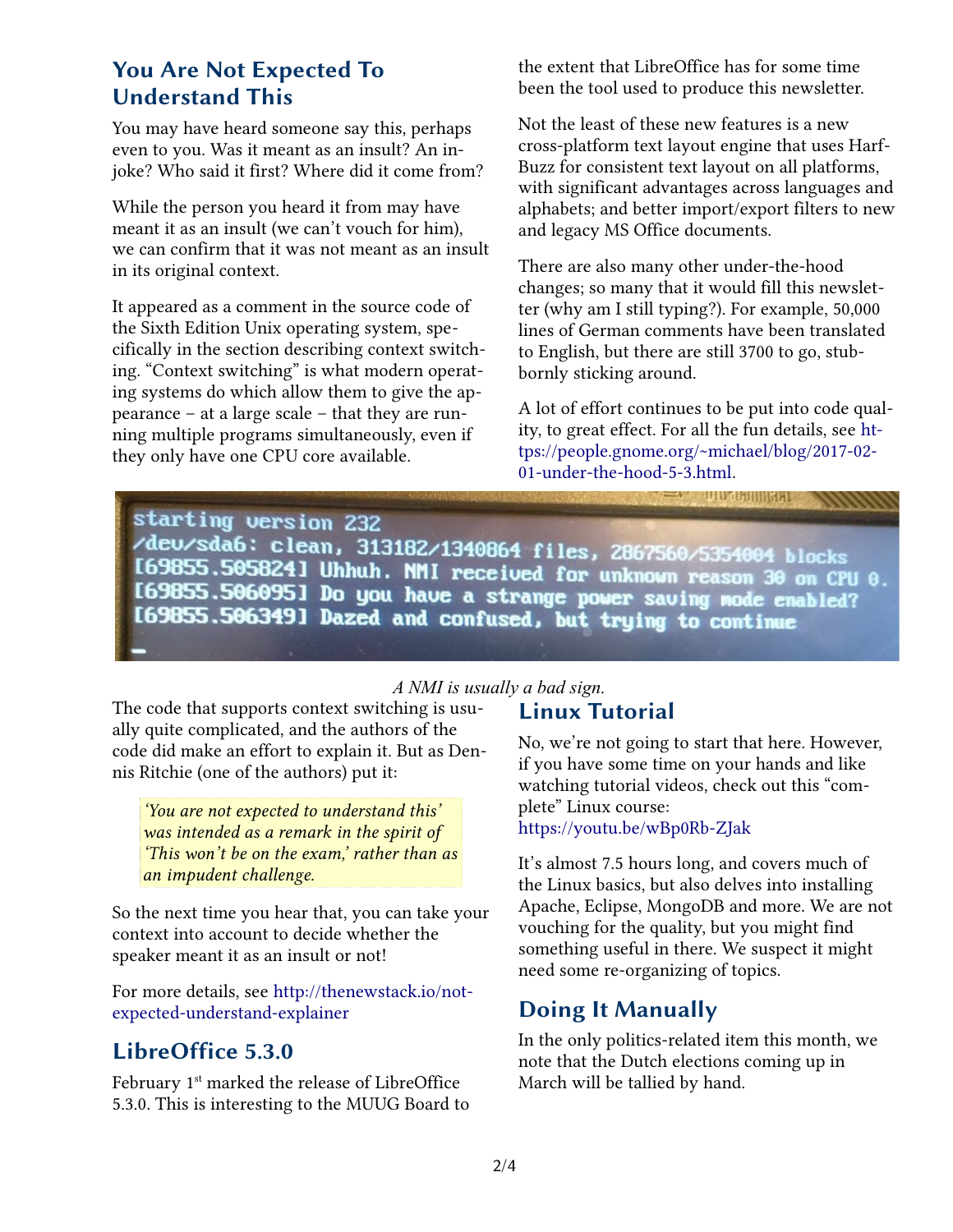Some realistic concerns were raised about the electronic portions of the election process, and so the decision was made that all voting, counting and tallying will be done manually, avoiding those security concerns in the most direct possible way.

The New York Times reports: [https://tinyurl.](https://tinyurl.com/gnbvv8v) [com/gnbvv8v](https://tinyurl.com/gnbvv8v)

## **Oracle 12 Is No More**

Oracle has finally cleared this up. Oracle Solaris is moving to a "Continuous Delivery Model" (resembling Microsoft's approach with Windows 10, we suppose). Oracle Solaris 11 will now be supported until January 2031!

From the blog post of the Solaris team:

Oracle Solaris is moving to a continuous delivery model using more frequent updates to deliver the latest features faster, while fully preserving customer and ISV qualification investment in the [vast array of ISV applications available on](http://www.oracle.com/technetwork/server-storage/solaris11/applications-1551831.html)  [Oracle Solaris 11](http://www.oracle.com/technetwork/server-storage/solaris11/applications-1551831.html) today. New features and functionality will be delivered in Oracle Solaris through dot releases instead of more disruptive major releases, consistent with trends seen throughout the industry. This addresses customer requirements for an agile and smooth transition path between versions, while providing ongoing innovation with assured investment protection. By moving to a continuous delivery model based on Oracle Solaris 11, customers will have a seamless update experience to better fit their move to agile deployment models.

Customers can be confident that we plan to release new innovations into Oracle Solaris 11 in an ongoing manner. [The Oracle SPARC and](http://www.oracle.com/us/products/servers-storage/servers/sparc/oracle-sparc/sparc-roadmap-slide-2076743.pdf)  [Oracle Solaris roadmap](http://www.oracle.com/us/products/servers-storage/servers/sparc/oracle-sparc/sparc-roadmap-slide-2076743.pdf) has been updated to reflect this new strategy.

As we will deliver new features and capabilities as part of Oracle Solaris 11, we have extended the Oracle Solaris 11 and Oracle Solaris Cluster 4 Premier and Extended Support lifespans to January 2031 and January 2034, respectively. Support dates are evaluated for update annually, and will be provided through at least the dates above. For more information, see page 34 of the [Oracle Life-](http://www.oracle.com/us/support/library/lifetime-support-hardware-301321.pdf) [time Support Policy: Oracle and Sun Systems](http://www.oracle.com/us/support/library/lifetime-support-hardware-301321.pdf)  [Software.](http://www.oracle.com/us/support/library/lifetime-support-hardware-301321.pdf)

The Oracle Solaris continuous delivery model has been silently in place for some time and is now the official delivery mechanism going forward. Oracle Solaris customers under [Premier](https://www.oracle.com/support/premier/systems/index.html)  [Support](https://www.oracle.com/support/premier/systems/index.html) receive regular innovation, bug fix, and security vulnerability updates through both dot releases and Oracle Solaris 11 [Support Reposit](https://docs.oracle.com/cd/E53394_01/html/E54838/installmain-1.html)[ory Updates,](https://docs.oracle.com/cd/E53394_01/html/E54838/installmain-1.html) as well as 24/7 access to Oracle systems specialists and online access to knowledge, proactive tools and communities. There are no changes to Oracle Solaris licensing or Premier Support pricing associated with this model.

## **OpenVMS Lives!**

Well, it will, if VSI keeps at it. VSI (the men and women porting OpenVMS to x86 hardware) has released an update outlining some of the issues so far in porting this old battleship of an operating system to x86 and liberating it from IA64.

This update provides a high level view of our current efforts to port OpenVMS to the Intel x86 hardware platform. The report highlights topics including: Compilers, Objects & Images, Early Boot Path, Virtual Machines, Dump Kernel, Paravirtualization, and Condition Handling.

To give you an idea of the scope of the project, here are some samples of the work being done:

#### **Compilers**

One measure of the GEM-to-LLVM converter (G2L) work is the conversion of GEM tuples to LLVM's internal language constructs. 109 have been completed and 37 remain – 12 for C and 25 for BLISS

#### **Early Boot Path**

The early boot path continues to be streamlined and modernized to be more suitable for the UEFI/ ACPI environment. The functions of the former primary bootstrap (VMB/APB/IPB) have been merged into the Boot Manager and SYSBOOT

#### **Virtual Machines**

This has been, and will almost certainly continue to be, an adventure. Initial work is done on HP Pro3500 Intel i3 systems. When stable up to a